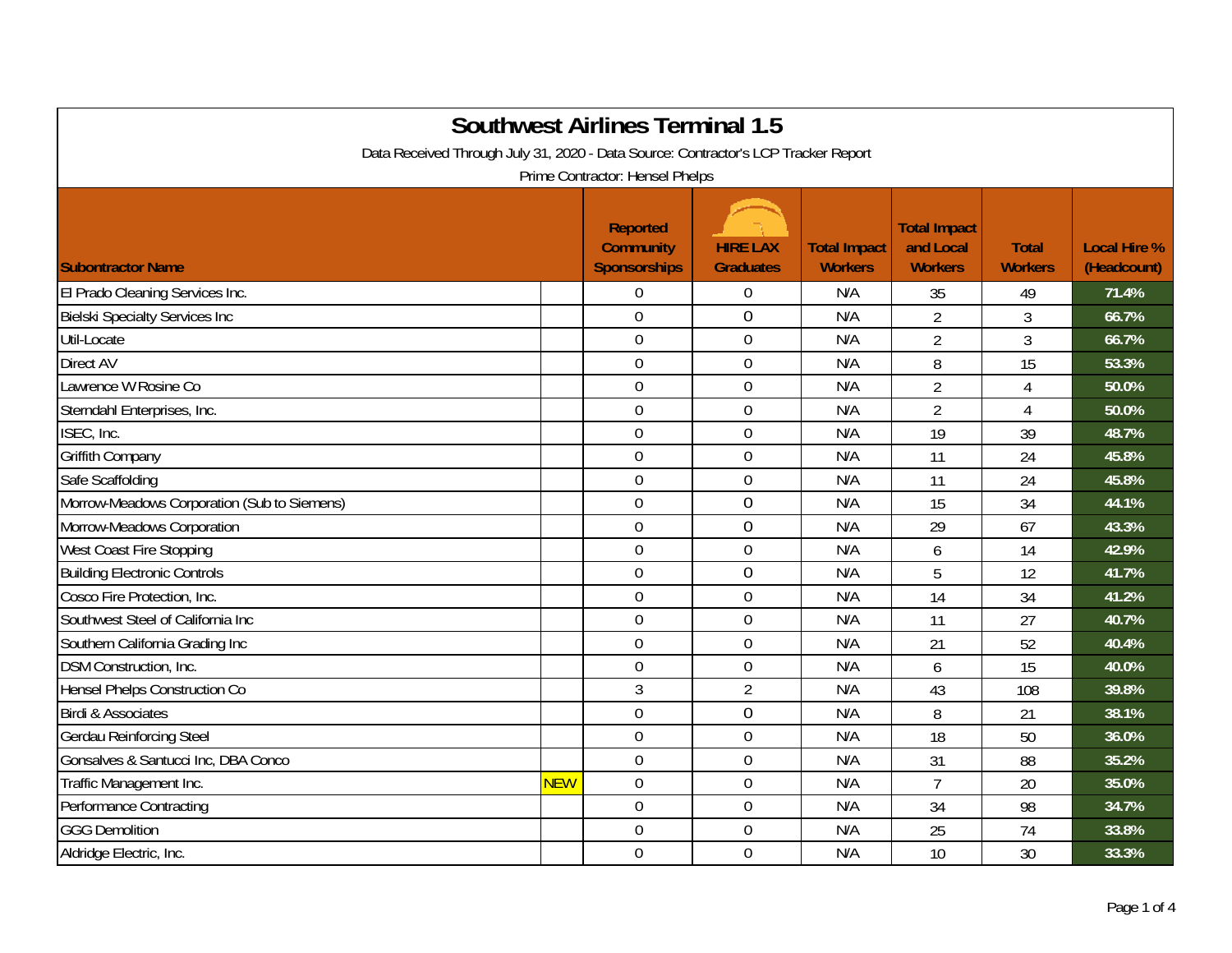| <b>Southwest Airlines Terminal 1.5</b><br>Data Received Through July 31, 2020 - Data Source: Contractor's LCP Tracker Report |                                                     |                                     |                                       |                                                    |                                |                                    |  |  |  |
|------------------------------------------------------------------------------------------------------------------------------|-----------------------------------------------------|-------------------------------------|---------------------------------------|----------------------------------------------------|--------------------------------|------------------------------------|--|--|--|
| Prime Contractor: Hensel Phelps                                                                                              |                                                     |                                     |                                       |                                                    |                                |                                    |  |  |  |
| <b>Subontractor Name</b>                                                                                                     | <b>Reported</b><br><b>Community</b><br>Sponsorships | <b>HIRE LAX</b><br><b>Graduates</b> | <b>Total Impact</b><br><b>Workers</b> | <b>Total Impact</b><br>and Local<br><b>Workers</b> | <b>Total</b><br><b>Workers</b> | <b>Local Hire %</b><br>(Headcount) |  |  |  |
| Bill Carr Surveys, Inc.                                                                                                      | $\mathbf 0$                                         | 0                                   | N/A                                   | 1                                                  | 3                              | 33.3%                              |  |  |  |
| Johnson & Turner Painting Co Inc.                                                                                            | $\mathbf 0$                                         | $\boldsymbol{0}$                    | N/A                                   | $\overline{7}$                                     | 21                             | 33.3%                              |  |  |  |
| Masonry Concepts, Inc                                                                                                        | $\mathbf 0$                                         | $\boldsymbol{0}$                    | N/A                                   | 5                                                  | 15                             | 33.3%                              |  |  |  |
| Rouch Rebar, Inc.                                                                                                            | $\overline{0}$                                      | $\overline{0}$                      | N/A                                   | $\overline{2}$                                     | 6                              | 33.3%                              |  |  |  |
| Standard Drywall Inc                                                                                                         | $\mathbf 0$                                         | $\mathbf 0$                         | N/A                                   | 1                                                  | 3                              | 33.3%                              |  |  |  |
| Tahlequah Rebar Inc.                                                                                                         | $\mathbf 0$                                         | $\boldsymbol{0}$                    | N/A                                   | $\overline{7}$                                     | 21                             | 33.3%                              |  |  |  |
| Woodbridge Glass Incorporated                                                                                                | 1                                                   | $\mathbf{1}$                        | N/A                                   | $\overline{7}$                                     | 21                             | 33.3%                              |  |  |  |
| Pan-Pacific Mechanical                                                                                                       | $\mathbf 0$                                         | $\mathbf 0$                         | N/A                                   | 46                                                 | 144                            | 31.9%                              |  |  |  |
| Infinity Drywall Contracting, Inc.                                                                                           | $\overline{0}$                                      | $\overline{0}$                      | N/A                                   | 58                                                 | 182                            | 31.9%                              |  |  |  |
| Murray Company                                                                                                               | $\mathbf 0$                                         | $\mathbf 0$                         | N/A                                   | 36                                                 | 113                            | 31.9%                              |  |  |  |
| R.J. & J. Construction, Inc.                                                                                                 | $\mathbf 0$                                         | $\boldsymbol{0}$                    | N/A                                   | 6                                                  | 19                             | 31.6%                              |  |  |  |
| Mike Zarp, Inc.                                                                                                              | $\mathbf 0$                                         | $\boldsymbol{0}$                    | N/A                                   | 5                                                  | 16                             | 31.3%                              |  |  |  |
| <b>SME Steel</b>                                                                                                             | $\mathbf 0$                                         | $\mathbf 0$                         | N/A                                   | 24                                                 | 79                             | 30.4%                              |  |  |  |
| <b>Shoring Engineers</b>                                                                                                     | $\mathbf 0$                                         | $\mathbf 0$                         | N/A                                   | 27                                                 | 89                             | 30.3%                              |  |  |  |
| A-C Electric Company                                                                                                         | $\mathbf 0$                                         | $\boldsymbol{0}$                    | N/A                                   | 3                                                  | 10                             | 30.0%                              |  |  |  |
| Jordim Int'l Inc                                                                                                             | $\mathbf 0$                                         | $\mathbf 0$                         | N/A                                   | 11                                                 | 37                             | 29.7%                              |  |  |  |
| Premier Tile & Marble                                                                                                        | $\mathbf 0$                                         | $\mathbf 0$                         | N/A                                   | 8                                                  | 27                             | 29.6%                              |  |  |  |
| Anning Johnson Company                                                                                                       | $\mathbf 0$                                         | $\boldsymbol{0}$                    | N/A                                   | 5                                                  | 17                             | 29.4%                              |  |  |  |
| Rebar Engineering Inc.                                                                                                       | $\overline{0}$                                      | $\overline{0}$                      | N/A                                   | 4                                                  | 14                             | 28.6%                              |  |  |  |
| Nevell Group, Inc.                                                                                                           | $\mathbf 0$                                         | $\boldsymbol{0}$                    | N/A                                   | 18                                                 | 64                             | 28.1%                              |  |  |  |
| Rosendin Electric                                                                                                            | $\mathbf 0$                                         | $\boldsymbol{0}$                    | N/A                                   | 38                                                 | 138                            | 27.5%                              |  |  |  |
| <b>Performance Contracting</b>                                                                                               | $\mathbf 0$                                         | $\mathbf 0$                         | N/A                                   | 24                                                 | 88                             | 27.3%                              |  |  |  |
| Otis Elevator Company                                                                                                        | $\mathbf 0$                                         | $\overline{0}$                      | N/A                                   | 10                                                 | 38                             | 26.3%                              |  |  |  |
| Saddleback Waterproofing                                                                                                     | $\overline{0}$                                      | $\boldsymbol{0}$                    | N/A                                   | 5                                                  | 19                             | 26.3%                              |  |  |  |
| <b>BrandSafway Services</b>                                                                                                  | $\mathbf 0$                                         | $\mathbf 0$                         | N/A                                   | $\overline{7}$                                     | 27                             | 25.9%                              |  |  |  |
| <b>Comet Electric</b>                                                                                                        | $\mathbf 0$                                         | $\mathbf 0$                         | N/A                                   | $\overline{2}$                                     | 8                              | 25.0%                              |  |  |  |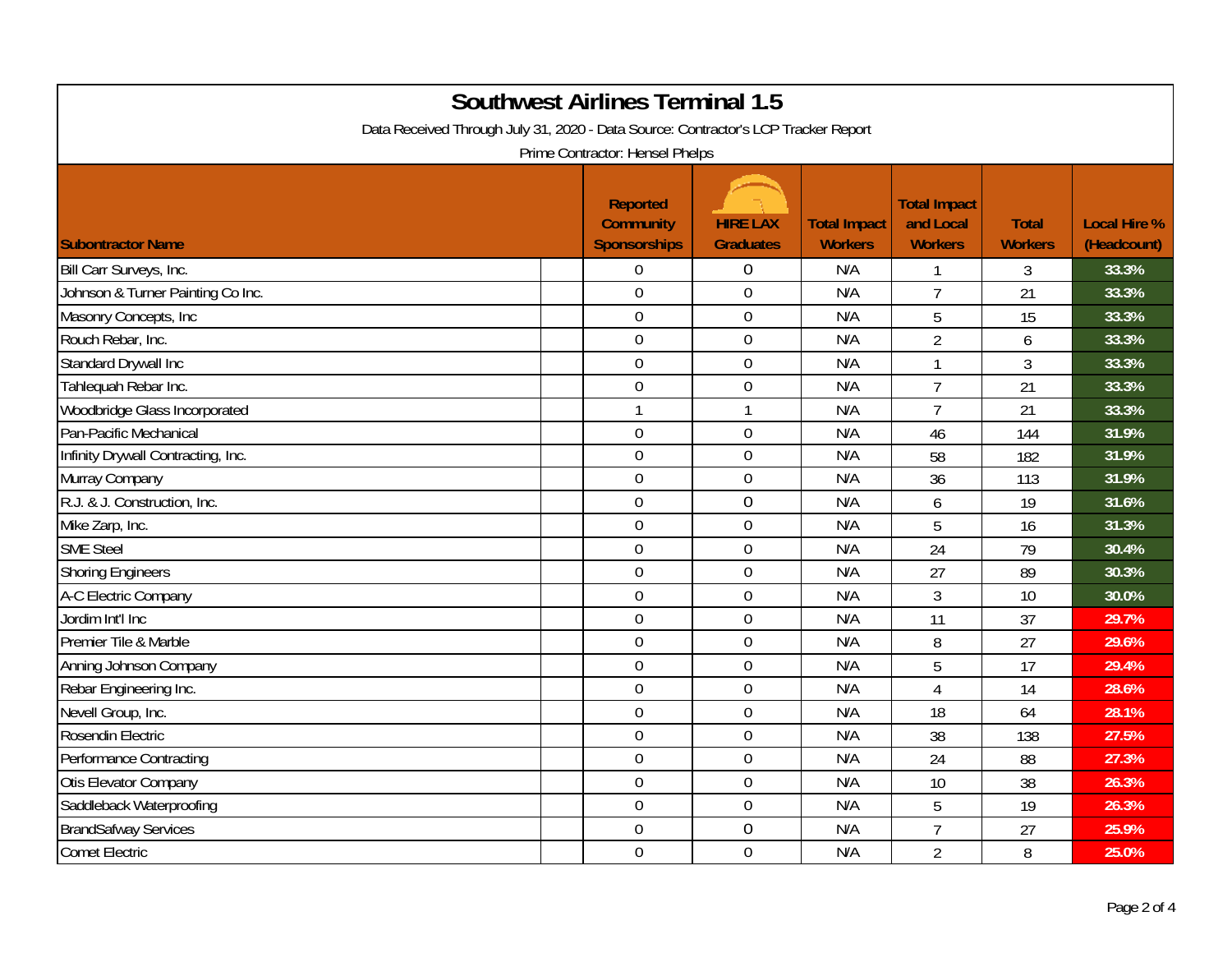| <b>Southwest Airlines Terminal 1.5</b><br>Data Received Through July 31, 2020 - Data Source: Contractor's LCP Tracker Report |            |                                                                                        |                                     |                                       |                                                    |                                |                                    |  |
|------------------------------------------------------------------------------------------------------------------------------|------------|----------------------------------------------------------------------------------------|-------------------------------------|---------------------------------------|----------------------------------------------------|--------------------------------|------------------------------------|--|
| <b>Subontractor Name</b>                                                                                                     |            | Prime Contractor: Hensel Phelps<br><b>Reported</b><br><b>Community</b><br>Sponsorships | <b>HIRE LAX</b><br><b>Graduates</b> | <b>Total Impact</b><br><b>Workers</b> | <b>Total Impact</b><br>and Local<br><b>Workers</b> | <b>Total</b><br><b>Workers</b> | <b>Local Hire %</b><br>(Headcount) |  |
| <b>Elljay Acoustics</b>                                                                                                      |            | $\mathbf 0$                                                                            | $\boldsymbol{0}$                    | N/A                                   | 1                                                  | 4                              | 25.0%                              |  |
| G&G Door Products, Inc.                                                                                                      |            | $\mathbf 0$                                                                            | $\boldsymbol{0}$                    | N/A                                   | $\mathbf{1}$                                       | $\overline{4}$                 | 25.0%                              |  |
| Zolnay Insulation, Inc.                                                                                                      |            | $\overline{0}$                                                                         | $\boldsymbol{0}$                    | N/A                                   | 6                                                  | 24                             | 25.0%                              |  |
| Commecial Scaffolding of CA                                                                                                  |            | $\overline{0}$                                                                         | $\mathbf 0$                         | N/A                                   | 8                                                  | 33                             | 24.2%                              |  |
| Courtney Inc                                                                                                                 |            | $\mathbf 0$                                                                            | $\mathbf 0$                         | N/A                                   | 6                                                  | 25                             | 24.0%                              |  |
| NorCal Pipeline Services, Inc.                                                                                               |            | $\mathbf 0$                                                                            | $\boldsymbol{0}$                    | N/A                                   | 5                                                  | 24                             | 20.8%                              |  |
| <b>Concrete Coring Company</b>                                                                                               |            | $\overline{0}$                                                                         | $\boldsymbol{0}$                    | N/A                                   | $\overline{2}$                                     | 10                             | 20.0%                              |  |
| <b>Schindler Elevator Corporation</b>                                                                                        |            | $\overline{0}$                                                                         | $\mathbf 0$                         | N/A                                   | $\overline{2}$                                     | 10                             | 20.0%                              |  |
| Versatile Systems Inc.                                                                                                       |            | $\overline{0}$                                                                         | $\mathbf 0$                         | N/A                                   | $\overline{1}$                                     | 5                              | 20.0%                              |  |
| Corradini Corp                                                                                                               |            | $\mathbf 0$                                                                            | $\boldsymbol{0}$                    | N/A                                   | 8                                                  | 41                             | 19.5%                              |  |
| <b>Coast Building Products</b>                                                                                               |            | $\boldsymbol{0}$                                                                       | $\boldsymbol{0}$                    | N/A                                   | 3                                                  | 18                             | 16.7%                              |  |
| <b>Badger Daylighting Corp</b>                                                                                               |            | $\mathbf 0$                                                                            | $\mathbf 0$                         | N/A                                   | $\mathbf 1$                                        | $\overline{7}$                 | 14.3%                              |  |
| Centerline Concrete Cutting                                                                                                  |            | $\mathbf 0$                                                                            | $\mathbf 0$                         | N/A                                   | $\overline{1}$                                     | $\overline{7}$                 | 14.3%                              |  |
| Underground Construction Co Inc                                                                                              |            | $\mathbf 0$                                                                            | $\mathbf 0$                         | N/A                                   | $\overline{2}$                                     | 19                             | 10.5%                              |  |
| Mr. Crane, Inc.                                                                                                              |            | $\mathbf 0$                                                                            | $\boldsymbol{0}$                    | N/A                                   | 3                                                  | 57                             | 5.3%                               |  |
| Architectural Design & Signs, Inc                                                                                            | <b>NEW</b> | $\mathbf 0$                                                                            | $\mathbf 0$                         | N/A                                   | $\mathbf 0$                                        | $\mathbf{1}$                   | 0.0%                               |  |
| Centerline Concrete Cutting (Cosco)                                                                                          |            | $\overline{0}$                                                                         | $\mathbf 0$                         | N/A                                   | $\overline{0}$                                     | 1                              | 0.0%                               |  |
| Concrete Coring Company (sub to Griffith)                                                                                    |            | $\mathbf 0$                                                                            | $\mathbf 0$                         | N/A                                   | $\overline{0}$                                     | $\overline{2}$                 | 0.0%                               |  |
| <b>Connor Concrete Cutting and Coring</b>                                                                                    |            | $\mathbf 0$                                                                            | $\mathbf 0$                         | N/A                                   | $\overline{0}$                                     | 8                              | 0.0%                               |  |
| Davidson Concrete Cutting, Inc.                                                                                              |            | $\overline{0}$                                                                         | $\mathbf 0$                         | N/A                                   | $\mathbf 0$                                        | 1                              | 0.0%                               |  |
| Konstructors, Inc.                                                                                                           |            | $\mathbf 0$                                                                            | $\boldsymbol{0}$                    | N/A                                   | $\mathbf 0$                                        | 4                              | 0.0%                               |  |
| Mike Prlich and Sons                                                                                                         |            | $\mathbf 0$                                                                            | $\boldsymbol{0}$                    | N/A                                   | $\mathbf 0$                                        | 5                              | 0.0%                               |  |
| Murrco Construction, Inc.                                                                                                    | <b>NEW</b> | $\mathbf 0$                                                                            | $\boldsymbol{0}$                    | N/A                                   | $\overline{0}$                                     | $\overline{4}$                 | 0.0%                               |  |
| <b>RMA Group</b>                                                                                                             |            | $\overline{0}$                                                                         | $\overline{0}$                      | N/A                                   | $\overline{0}$                                     | 3                              | 0.0%                               |  |
| Savala Equipment Company, Inc. dba Savala Equipment Rentals                                                                  |            | $\mathbf 0$                                                                            | $\boldsymbol{0}$                    | N/A                                   | $\overline{0}$                                     | 4                              | 0.0%                               |  |
| The Door Crew, Inc.                                                                                                          | <b>NEW</b> | $\mathbf 0$                                                                            | $\mathbf 0$                         | N/A                                   | $\overline{0}$                                     | 4                              | 0.0%                               |  |